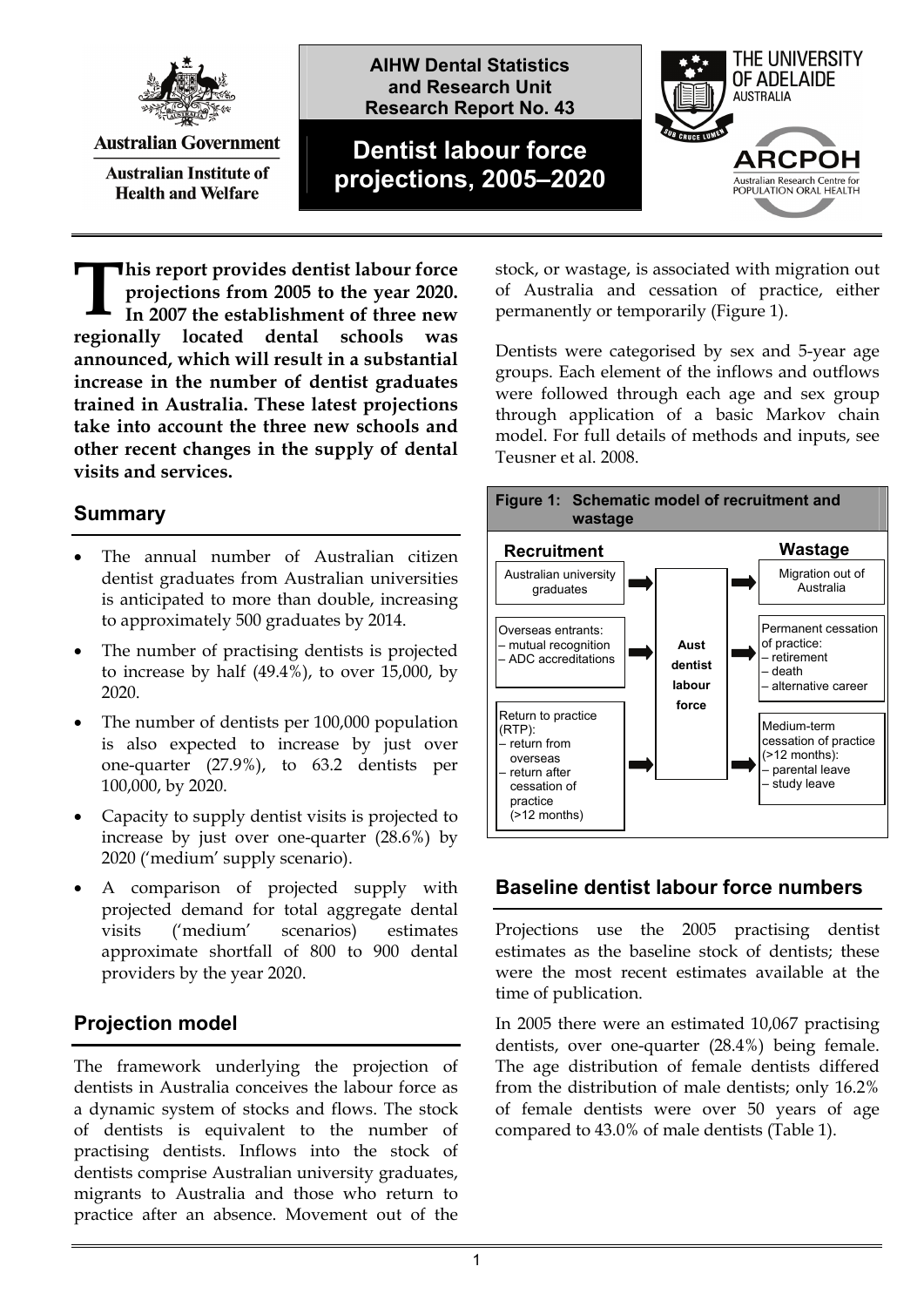<span id="page-1-0"></span>

| Table 1:             |             | Practising dentists by age group and sex,<br>2005 |              |  |            |        |              |  |  |
|----------------------|-------------|---------------------------------------------------|--------------|--|------------|--------|--------------|--|--|
| Age<br><b>Number</b> |             |                                                   |              |  | Percentage |        |              |  |  |
| group<br>(years)     | <b>Male</b> | <b>Female</b>                                     | <b>Total</b> |  | Male       | Female | <b>Total</b> |  |  |
| $20 - 29$            | 652         | 660                                               | 1.312        |  | 9.0        | 23.1   | 13.0         |  |  |
| $30 - 39$            | 1.498       | 986                                               | 2.484        |  | 20.8       | 34.5   | 24.7         |  |  |
| $40 - 49$            | 1.957       | 750                                               | 2.706        |  | 27.1       | 26.2   | 26.9         |  |  |
| $50 - 59$            | 1.995       | 389                                               | 2.384        |  | 27.7       | 13.6   | 23.7         |  |  |
| $60 - 69$            | 863         | 63                                                | 925          |  | 12.0       | 2.2    | 9.2          |  |  |
| $70+$                | 245         | 10                                                | 256          |  | 3.4        | 0.4    | 2.5          |  |  |
| Total                | 7.210       | 2.858                                             | 10.067       |  | 100.0      | 100.0  | 100.0        |  |  |

### **Recruitment**

Total recruitment used in the projection model consisted of five separately estimated components, each of which is described below.

#### **Australian dental graduates**

The total number of graduates from Australian dental schools is expected to change dramatically over the first decade of the projection.

The number of graduates included in recruitment for the first 3 years of the projection (2006 to 2008) was estimated by averaging the number of completions (240) for the years 2003 to 2005 ([Table 2\)](#page-1-1).

<span id="page-1-1"></span>

| Table 2: Numbers of dentist graduates from<br><b>Australian Dental Schools, DEST</b><br>completions 2003 to 2005, and estimated<br>numbers 2006 to 2020 |                                                                                                                                                                                                   |     |     |     |                                        |     |  |
|---------------------------------------------------------------------------------------------------------------------------------------------------------|---------------------------------------------------------------------------------------------------------------------------------------------------------------------------------------------------|-----|-----|-----|----------------------------------------|-----|--|
| <b>University</b>                                                                                                                                       |                                                                                                                                                                                                   |     |     |     | 2003 2004 2005 2006-08 2009-13 2014-20 |     |  |
| Melbourne                                                                                                                                               | 48                                                                                                                                                                                                | 45  | 49  | 47  | 70                                     | 70  |  |
| Sydney                                                                                                                                                  | 61                                                                                                                                                                                                | 96  | 44  | 67  | 75                                     | 85  |  |
| Adelaide                                                                                                                                                | 45                                                                                                                                                                                                | 34  | 62  | 47  | 58                                     | 58  |  |
| Queensland                                                                                                                                              | 47                                                                                                                                                                                                | 1   | 43  | 45  | 45                                     | 50  |  |
| Western Australia                                                                                                                                       | 26                                                                                                                                                                                                | 44  | 32  | 34  | 45                                     | 45  |  |
| Griffith                                                                                                                                                |                                                                                                                                                                                                   |     |     |     | 54                                     | 70  |  |
| James Cook                                                                                                                                              |                                                                                                                                                                                                   |     |     |     |                                        | 50  |  |
| La Trobe                                                                                                                                                |                                                                                                                                                                                                   |     |     |     |                                        | 30  |  |
| <b>Charles Sturt</b>                                                                                                                                    |                                                                                                                                                                                                   |     |     |     |                                        | 40  |  |
| Total                                                                                                                                                   | 227                                                                                                                                                                                               | 220 | 230 | 240 | 347                                    | 498 |  |
| Numbers of graduates for 2003–05 sourced from the Department of<br>Source:<br>Education, Science and Technology (DEST) submissions.                     |                                                                                                                                                                                                   |     |     |     |                                        |     |  |
| <b>Notes</b>                                                                                                                                            |                                                                                                                                                                                                   |     |     |     |                                        |     |  |
| 1 <sup>1</sup>                                                                                                                                          | Estimates for 2009-2013 and 2014-2020 based on estimates provided<br>though consultation with Council of Heads and Deans of Dental<br>Schools (CHADDS) members.                                   |     |     |     |                                        |     |  |
| 2.                                                                                                                                                      | There was only one graduate from The University of Queensland in<br>2004 as a result of the changeover to graduate entry. The 2006–08<br>estimate for Queensland is the average of 2003 and 2005. |     |     |     |                                        |     |  |

In 2009 there will be an increase in the number of graduates as the first cohort of students will graduate from Griffith University (the first intake of students was in 2005). The three new dental schools, James Cook, Charles Sturt and La Trobe, are expected to graduate their first intakes by 2013–14.

In addition, further increases can be expected as a result of recent incremental increases in the number of enrolments in most of the existing schools. In total, by the year 2014, it is anticipated that Australian dental schools will be graduating approximately 500 dentists, more than double the number that graduated in 2005 [\(Table 2](#page-1-1)).

Although it is anecdotally known that international students graduating from Australian universities continue to work and live in Australia, for several reasons, only Australian citizen graduates are included in this component of recruitment. First, exact numbers of international graduates remaining in Australia are not known. Second, as it is suspected that some international graduates may already be included in the 'return from overseas' recruitment component, including them in this component may lead to overestimation of total recruitment.

#### **Overseas trained dentists (OTDs)**

Currently, there are two pathways for OTDs to gain registration to practise in Australia. Dentists who trained in other countries must pass a series of written and practical assessments administered by the Australian Dental Council (ADC). Dentists who obtained their qualifications in the United Kingdom (UK), Ireland (Eire) or New Zealand (NZ) are recognised by Australian Dental Boards and are automatically eligible for registration.

#### **ADC-assessed dentists**

During the 1990s the number of successful ADC candidates remained stable, averaging around 35 candidates per year. Since then the number of applications has dramatically increased, with numbers of OTDs sitting final clinical exams increasing from 50–60 per year in 2000 to 299 in 2006. Consequently, the number of successful candidates has progressively increased, from 37 candidates in 2002 to 158 in 2006 (ADC, pers. comm. 2008).

For the first 3 years (2005 to 2007) of the projection the number of actual ADC candidates was known and included in recruitment; the average number of candidates for that period is cited in [Table 3.](#page-2-0) An arbitrary estimate of 100 ADC candidates per year was used in the model for the years 2008 to 2020. This conservative estimate was adopted as it is unknown whether recent high levels of applications will continue, and it is unlikely that numbers will increase much beyond 2006 levels as the ADC are nearing capacity for testing and processing. In addition, it is anecdotally reported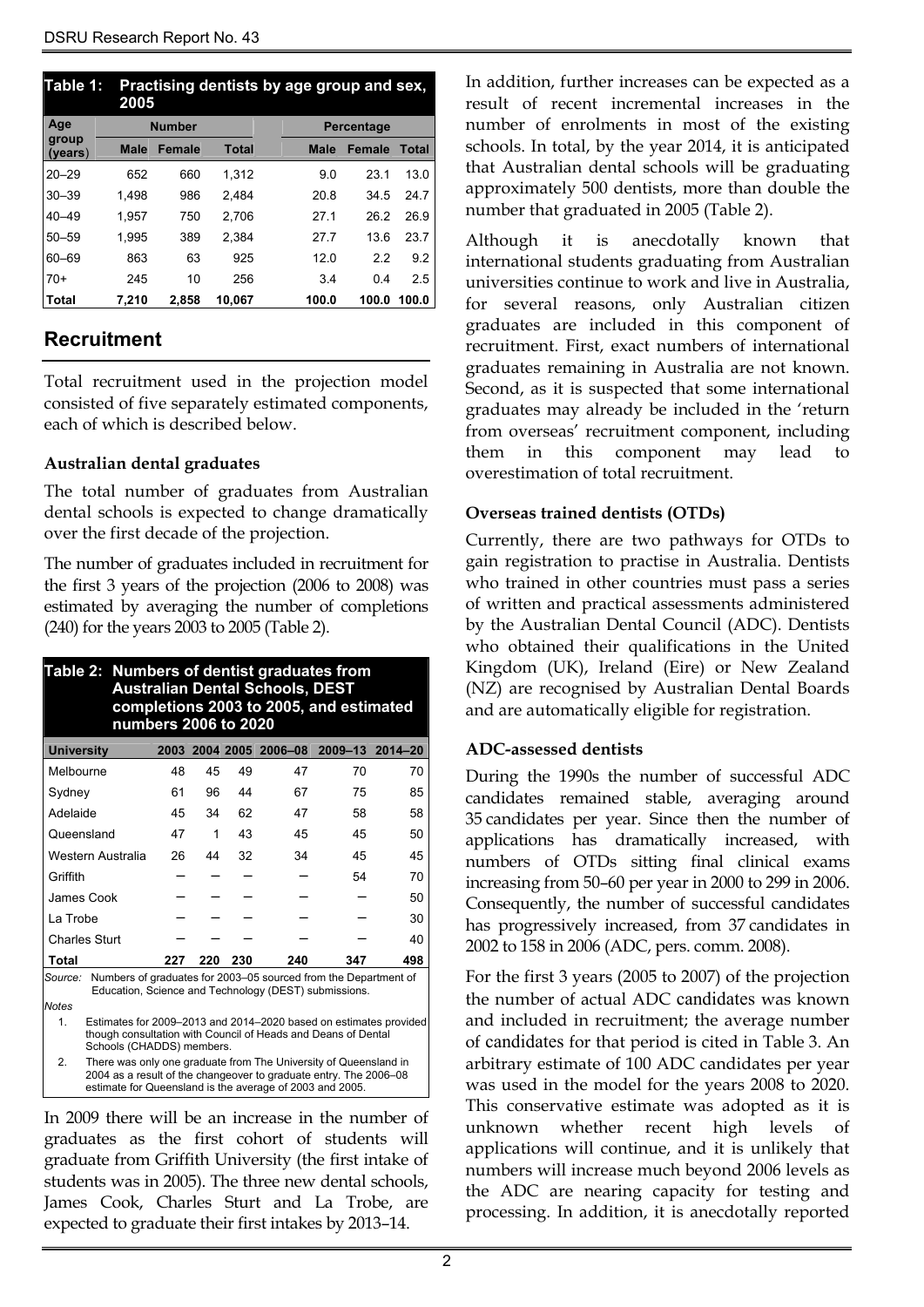that a number of successful ADC candidates do not go on to reside or practise dentistry in Australia.

<span id="page-2-0"></span>

| Table 3: I<br>model       | Recruitment inputs for dentist projection |             |         |  |  |  |  |
|---------------------------|-------------------------------------------|-------------|---------|--|--|--|--|
|                           | 2005-08                                   | $2009 - 13$ | 2014-20 |  |  |  |  |
| Australian graduates      | 240                                       | 347         | 498     |  |  |  |  |
| Overseas trained dentists |                                           |             |         |  |  |  |  |
| ADC assessed              | 141                                       | 100         | 100     |  |  |  |  |
| Automatic recognition     | 57                                        | 57          | 57      |  |  |  |  |
| Return to practice        | 194                                       | 216         | 276     |  |  |  |  |
| Return from abroad        | 93                                        | 93          | 93      |  |  |  |  |
| <b>Totals</b>             | 725                                       | 813         | 1,024   |  |  |  |  |
| Female                    | 345                                       | 394         | 509     |  |  |  |  |
| Male                      | 380                                       | 418         | 514     |  |  |  |  |

#### **Automatic recognition of overseas qualifications**

<span id="page-2-1"></span>Due to the unavailability of registration data from dental boards, the numbers of dentists who qualified for automatic recognition were estimated by averaging, over the years 2000 to 2006, the number of UK, Eire or NZ citizen dentists arriving in Australia as long-term visitors (Department of Immigration and Multicultural Affairs (DIMA), analysed by the ABS). The averaged estimates were then multiplied by the dentist employment rate (84.9%, estimated from the 2005 dentist labour force collection).

This estimate is based on citizenship and not place of qualifications, and therefore may be overstated if there are UK, Eire or NZ dentists arriving in Australia who did not gain their qualification from an institution in their country of citizenship. Alternatively, there may be dentists who qualify for automatic recognition but are not a citizen of those countries.

# **Return to practice**

The return to practice (RTP) component includes those dentists who cease practice for a period of 12 months or more and then return to practice. For a given year RTP is estimated by multiplying the number of projected dentists in the previous year of the projection by the RTP rates. RTP rates are sex and age group specific and were based on the average observed percentage of dentists who ceased practice for 12 months or longer and then returned to practice [\(Figure 2](#page-2-1)). The percentages returning to practice were calculated using linkable consecutive data sets (1997 to 1999). As RTPs are rates, actual numbers for this component vary each year and increase over the course of the projection.

#### **Return from overseas**

The return from overseas component represents the dentists who return from an extended visit overseas (greater than 12 months). This was derived from the Overseas Arrivals data collected by DIMA (analysed by the ABS). Return from overseas is a separate estimate from RTP—the RTP estimate does not capture those who are not registered during their period of cessation of practice and dentists do not necessarily maintain their registration in Australia while overseas. This component was estimated by averaging the number of Australian citizen arrivals between the years 2000 and 2006 who reported their occupation as 'dentist'. These estimates were then multiplied by the employment rate (84.9%, 2005).



#### **Total recruitment**

Due to increases in numbers graduating and increases in the RTP component, resulting in growth in the total labour force, total annual recruitment is expected to increase from an estimated 725 dentists in 2005–08 to 1,024 in 2020 ([Table 3](#page-2-0)).

Graduates from Australian dental schools were the largest component of recruitment, comprising one-third (33.1%) of all new recruits in 2005 and expected to increase to 48.7% by 2013 [\(Table 3\)](#page-2-0). In 2005 approximately half of dentist recruits were female (47.5%), and this percentage is expected to increase only marginally by 2020.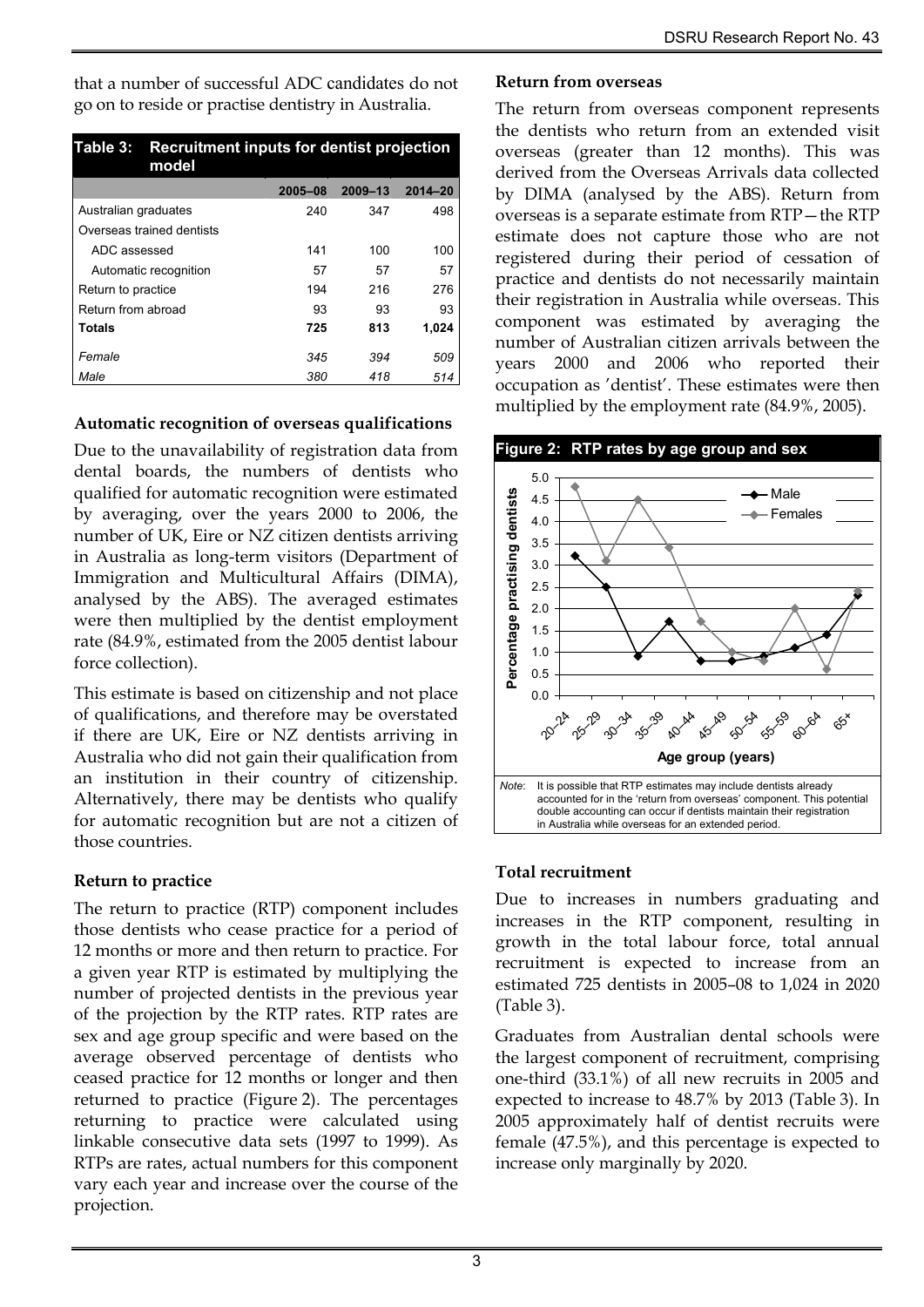#### **Wastage**

<span id="page-3-1"></span>Calculating the percentage of dentists who cease practice either permanently or for an extended break (12 months or more) is problematic due the limited ability to track the practice status of dentists over time. Not all state/territory datasets can be linked from year to year. Where it is possible to perform longitudinal analysis, the ability to track changes in practice status is inhibited by the fact that not all dentists respond in consecutive surveys.

Despite these limitations, estimates for sex- and agespecific wastage rates were calculated using datasets that could be linked (1997 to 1999). Where possible, changes in work status across years were tracked and numbers were enumerated for non-response.

For male dentists less than 30 years of age, wastage rates averaged approximately 5% per year. Rates for males decline from age 30 to age 45–49 years and then steadily increase as male dentists move towards retirement. For female dentists, wastage rates remain around 5% until they are 40 years of age, decline slightly and then increase in the 50–54 years age group and older ([Figure 3\)](#page-3-0).

<span id="page-3-0"></span>

# **Projected number of practising dentists**

It was projected that the total number of practising dentists would increase substantially, from 10,067 in 2005 to 15,042 in 2020 (a 49.4% increase). The number of practising female dentists was projected to more than double by 2020 (109.2%); in contrast, the number of male dentists was projected to increase by only 25.7%. A substantial increase in the number of dentists per 100,000 population was also projected, from 49.4 dentists in 2005 to 63.2 in 2020, an increase of 27.9% [\(Table 4](#page-3-1)).

| Table 4: | Projected practising dentists and dentists<br>per 100,000 population by sex, 2005,<br>2010, 2015 and 2020 |        |        |        |  |  |  |  |
|----------|-----------------------------------------------------------------------------------------------------------|--------|--------|--------|--|--|--|--|
|          | 2005                                                                                                      | 2010   | 2015   | 2020   |  |  |  |  |
|          | <b>Practising dentists</b>                                                                                |        |        |        |  |  |  |  |
| Males    | 7,210                                                                                                     | 7.736  | 8.349  | 9.063  |  |  |  |  |
| Females  | 2.858                                                                                                     | 3.815  | 4.867  | 5.979  |  |  |  |  |
| Total    | 10,067                                                                                                    | 11.551 | 13.216 | 15,042 |  |  |  |  |
|          | Dentists per 100,000 population                                                                           |        |        |        |  |  |  |  |
| Total    | 49.4                                                                                                      | 53.6   | 58.3   | 63.2   |  |  |  |  |

*Note:* ABS Population projections Australia 2002–2101 (Series 8).

The age distribution of all dentists was projected to change slightly, with the percentage over 45 years of age expected to decline from 49.9% in 2005 to 42.2% in 2020 (Figure 4).



# **Capacity to supply dentist visits**

To estimate the projected supply of dentist visits in 2020, the numbers of practising dentists were multiplied by age- and sex-specific supply rates [\(Table 5\)](#page-4-0).

Three different supply scenarios were calculated in order to test the sensitivity of the projections of visits supplied to future changes in the supply of dentists per year.

Over the past 40 years the length of a visit has been increasing, as has the number of services supplied at a visit. Over this period the number of hours worked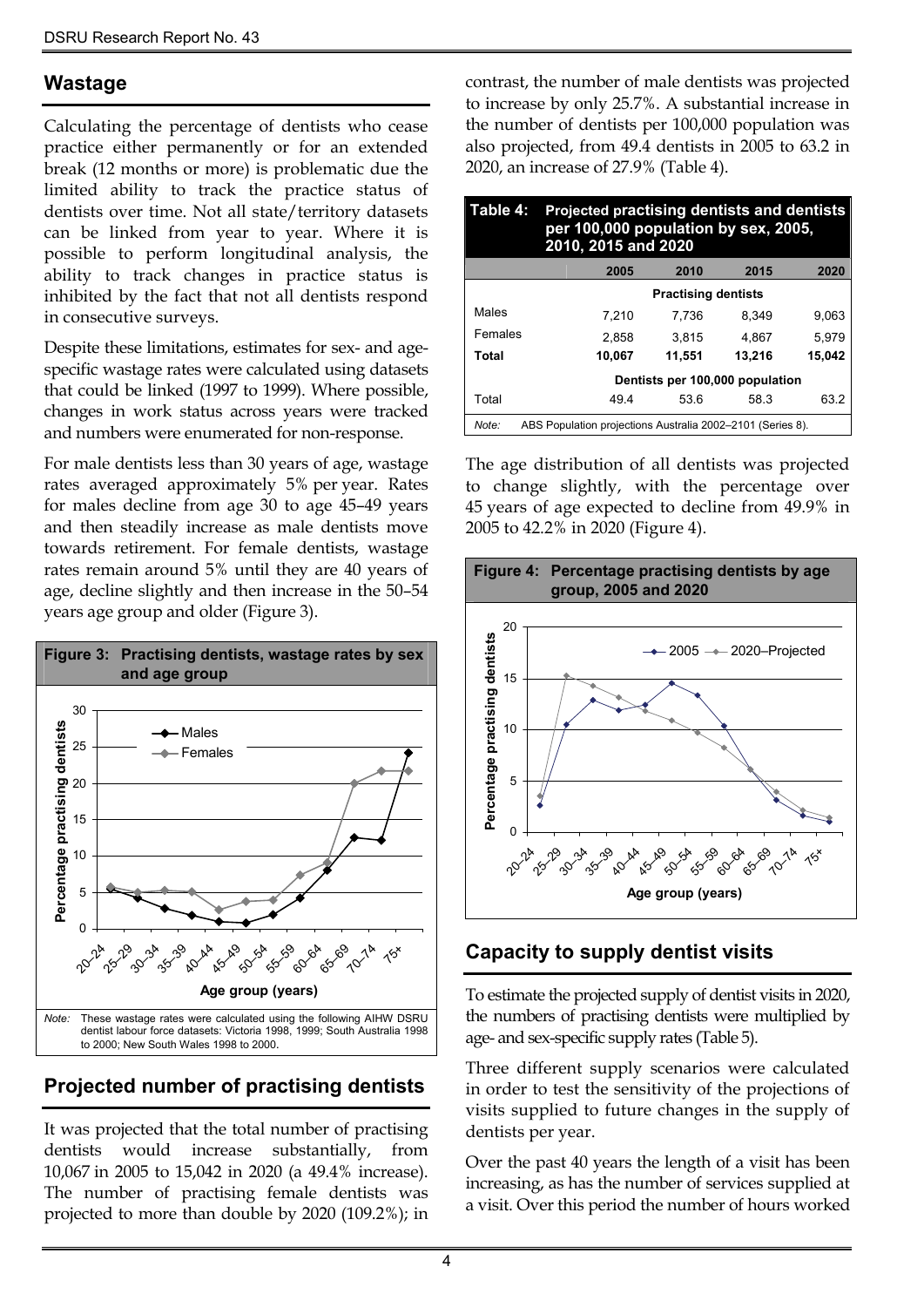per week has remained stable; consequently, the number of visits supplied has declined substantially (Brennan & Spencer 2006) [\(Table 5\)](#page-4-0). It is unlikely that this decline in number of visits supplied per year will suddenly discontinue, and it is also uncertain that it can continue at the previously observed rate. Given the uncertainty in future trends, three projections were developed. The 'high' supply projection assumed that there would be no future decline in number of visits supplied per dentist per year; that is, historical trends will cease to continue. The 'medium' supply projection assumed that the number of visits supplied per year per dentist would continue to incrementally decline at half the rate that was observed over the period 1983– 84 to 2003–04. The 'low' supply projection assumed that decline would continue at the same rate as previously observed.

<span id="page-4-0"></span>

| Table 5:             |                 | Observed and projected dentists'<br>capacity to supply visits per year by sex<br>and age group |              |                                                       |       |       |  |  |  |
|----------------------|-----------------|------------------------------------------------------------------------------------------------|--------------|-------------------------------------------------------|-------|-------|--|--|--|
|                      |                 | <b>Observed visits</b><br>supplied per year                                                    |              | <b>Projected supply in</b><br>2020 by supply scenario |       |       |  |  |  |
|                      | 1983–84 1993–94 |                                                                                                | 2003-04      | High                                                  | Med   | Low   |  |  |  |
| Age group<br>(years) |                 |                                                                                                | <b>Males</b> |                                                       |       |       |  |  |  |
| $20 - 29$            | 3,195           | 2,959                                                                                          | 2,601        | 2,601                                                 | 2,077 | 1,811 |  |  |  |
| 30-39                | 3.964           | 3.081                                                                                          | 2,780        | 2,780                                                 | 2,038 | 1,559 |  |  |  |
| 40-49                | 3,897           | 3.723                                                                                          | 3,081        | 3,081                                                 | 2,794 | 2,496 |  |  |  |
| $50 - 59$            | 3,614           | 3,083                                                                                          | 3,454        | 3,454                                                 | 2,970 | 2,788 |  |  |  |
| 60+                  | 3,003           | 2,413                                                                                          | 1,861        | 1,861                                                 | 1,423 | 1,020 |  |  |  |
|                      |                 | <b>Females</b>                                                                                 |              |                                                       |       |       |  |  |  |
| 20–29                | 2,611           | 2,724                                                                                          | 2,537        | 2,601                                                 | 2,427 | 2,368 |  |  |  |
| 30-39                | 2,530           | 2,413                                                                                          | 2,158        | 2,780                                                 | 1,969 | 1,836 |  |  |  |
| 40–49                | 2.876           | 2,691                                                                                          | 2,377        | 3,081                                                 | 1.965 | 1,762 |  |  |  |
| 50–59                | 2,704           | 3,091                                                                                          | 2,082        | 3,454                                                 | 2,100 | 1,963 |  |  |  |
| 60+                  | 2,000           | 2,160                                                                                          | 2,520        | 1,861                                                 | 2,578 | 2,700 |  |  |  |
| Source:              |                 | LSDPA 1983-84 to 2003-04.<br>Teusner et al. 2008: Projected supply by supply scenario.         |              |                                                       |       |       |  |  |  |

Under the 'low' supply scenario total annual supply of dentist visits is projected to increase slightly from 25.1 million visits in 2005 to 28.7 million visits by 2020. The 'medium' supply scenario projects visits increasing to 32.3 million, and the 'high' supply scenario to 35.8 million, visits per year (Table 6).

| Table 6:               | Projected supply of dentist visits by supply<br>scenario, 2005, 2010, 2015 and 2020 |                          |       |       |       |  |  |  |
|------------------------|-------------------------------------------------------------------------------------|--------------------------|-------|-------|-------|--|--|--|
| <b>Supply scenario</b> |                                                                                     | 2005                     | 2010  | 2015  | 2020  |  |  |  |
|                        |                                                                                     | <b>Visits (millions)</b> |       |       |       |  |  |  |
| Low                    |                                                                                     | 25 11                    | 26.28 | 27.53 | 28.72 |  |  |  |
| Medium                 |                                                                                     | 25 11                    | 27 23 | 29.64 | 32.28 |  |  |  |
| High                   |                                                                                     | 25.11                    | 28.17 | 31.75 | 35.84 |  |  |  |

#### **Comparison of total projected dental labour force supply of visits to projected demand for dental visits**

It is projected that demand for total dental visits will be 38.8 million visits by 2020 (Teusner et al. 2008). This demand projection incorporates demand from all dental practitioners. Therefore, in order to reconcile demand with projected supply, projections were developed for each dental practitioner group and aggregated to estimate total dental labour force supply. Supply of dental visits by dental therapists, dental hygienists and dental prosthetists was estimated to total 4.1 million visits in 2005, and projected to increase slightly to 4.3 million visits by 2020. For full details of allied supply projections, see Teusner et al. 2008.

Total aggregate supply, including supply by allied dental professionals, totalled 36.6 million visits in 2020 under the 'medium' supply scenario, 2.2 million visits less than projected demand (Table 7, Figure 5). This approximately equates to a shortfall of 800 to 900 dental personnel.

| Table 7:        | Projected supply of total dental visits by<br>supply scenario, 2005, 2010, 2015<br>and 2020                                          |                          |       |       |       |  |  |  |
|-----------------|--------------------------------------------------------------------------------------------------------------------------------------|--------------------------|-------|-------|-------|--|--|--|
| Supply scenario |                                                                                                                                      | 2005                     | 2010  | 2015  | 2020  |  |  |  |
|                 |                                                                                                                                      | <b>Visits (millions)</b> |       |       |       |  |  |  |
| l ow            |                                                                                                                                      | 29.17                    | 30.59 | 31.89 | 33.03 |  |  |  |
| Medium          |                                                                                                                                      | 29.17                    | 31.54 | 34.00 | 36.58 |  |  |  |
| High            |                                                                                                                                      | 29.17                    | 32 48 | 36.11 | 40.14 |  |  |  |
| Note:           | Total aggregate supply includes projected dental visits supplied by<br>dental therapists, dental hygienists and dental prosthetists. |                          |       |       |       |  |  |  |

Alternatively, if previously observed trends in declining visits supplied per year cease to continue and visits supplied per year remain stable at 2003–04 levels, projected supply (under the 'high' scenario) will total 40.1 million visits, 1.3 million visits greater than projected demand.

# **Discussion**

Some recruitment inputs applied in these projections could be considered conservative. For example, numbers of OTDs assessed annually may increase if the ADC expands their capacity for assessment. However, given the nature of infrastructure constraints (assessment requires access to clinics and equipment), increased capacity in the near future appears unlikely. (ADC, pers. comm. 2008) Alternatively, some